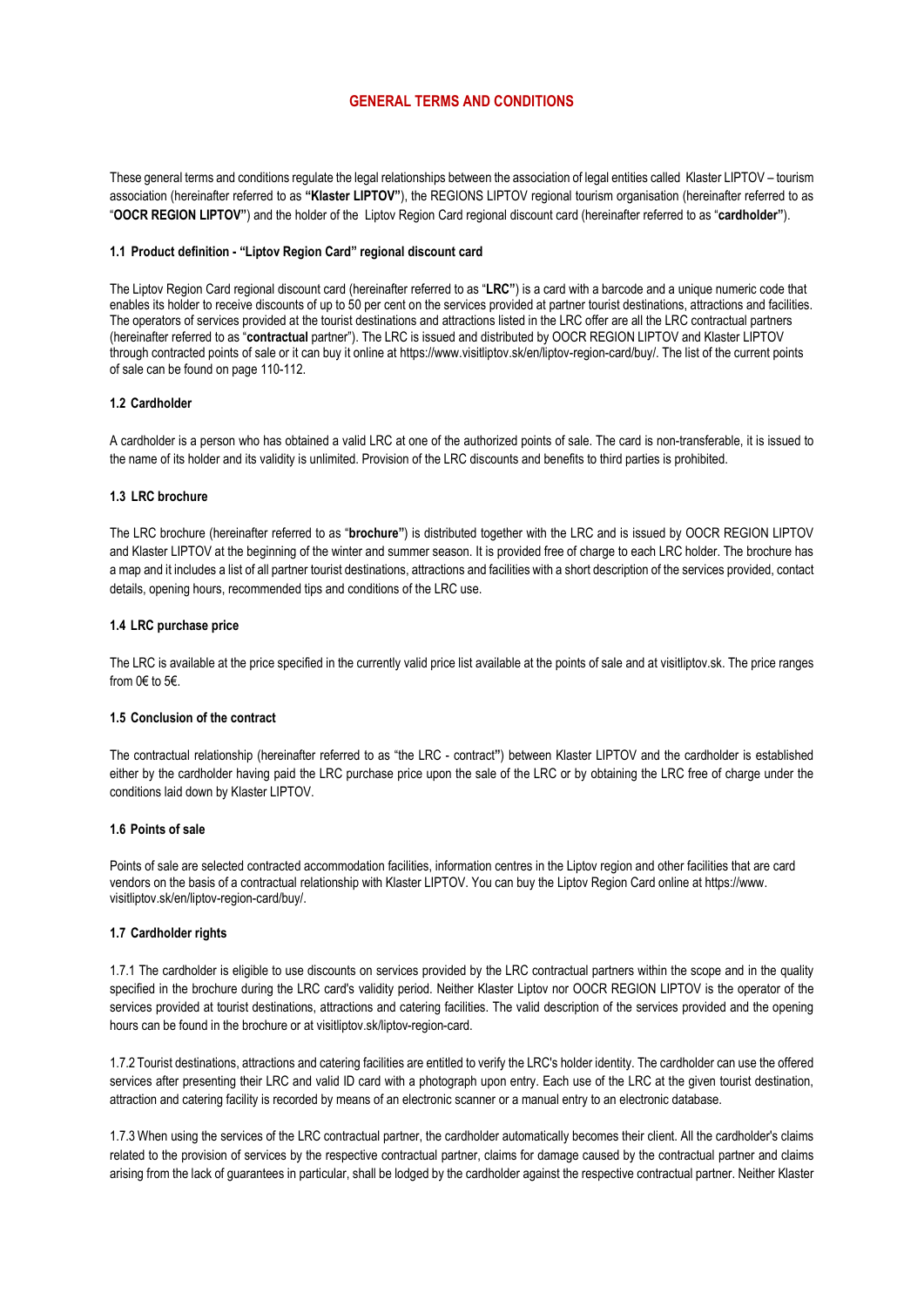LIPTOV nor OOCR REGION LIPTOV shall be held liable for any possible damages suffered by the cardholder while using the services provided by the respective contractual partner. Neither Klaster LIPTOV nor OOCR REGION LIPTOV shall carry out safety and quality control inspections of the services provided by their contractual partners and they therefore shall not guarantee, shall not assume any responsibility for and shall not ensure any supervision of the services provided by the LRC contractual partners. The legal relationship between the LRC contractual partner and the cardholder is governed by the valid terms and conditions of the given contractual partner.

# 1.8 Cardholder obligations

The cardholder shall confirm consent to processing their personal data no later than 24 hours after obtaining the card from a point of sale, i.e. within 24 hours of receiving a text message, by texting the required response. If the customer fails to confirm the text message within 24 hours, the LRC will not be activated. When applying a discount, the cardholder is obliged to present their card. They are also obliged to store the card carefully. Negligent handling is the circumstance in which a third party may take the possession of the card without much effort and in an unauthorized manner. It is also considered negligent if the cardholder provides the card or the data stored in the card to third parties. The LRC may only be used for its intended purpose. The card misuse entitles Klaster LIPTOV and OOCR REGION LIPTOV to terminate the contract prematurely, as specified in point 1.10.2.

# 1.9 Changes in the scope of services and prices

1.9.1 Limitation on the offer and use of the services provided by the LRC contractual partners may occur due to adverse weather situation, circumstances related to seasons, technical issues or maintenance works. Where there are compelling reasons for limiting the scope of services offered, Klaster LIPTOV is entitled to prematurely terminate the cooperation with the LRC contractual partner. In case services are limitedd or terminated for the reasons set out above, the cardholder shall not be entitled for any compensation or price reduction. The cardholder shall inform Klaster LIPTOV and OCCR REGION LIPTOV about the reduction or termination of services either via e-mail to info@visitliptov.sk or by phone +421 915 888 014 within the shortest possible period of time.

1.9.2 1 Limitation on the offer and use of the services provided by the LRC contractual partners may occur in accordance with valid regulations imposed by the Institute of Public Health of the Slovak Republic (ÚVZ SR) in the event of public health risk due to COVID-19 outbreak. The cardholder shall not exercise rights of the cardholder stated under paragraph 1.7. throughout the duration of the regulations. When the ÚVZ SR restrictions for a temporary closure of operations are repealed, the contractual partner shall continue to remain compliant with the contractual terms agreed upon with Klaster LIPTOV and OOCR REGION LIPTOV.

1.9.3 The prices for services provided by the contractual partner are subject to change. Klaster LIPTOV and OOCR REGION LIPTOV shall not bear responsibility for the pricing policy of the LRC contractual partners and shall not be held liable for the prices of their services. The amount of the discounts provided by the LRC contractual partners shall remain constant throughout the LRC card validity period.

1.9.4. In case services are reduced or terminated for the reasons set out above, the cardholder shall not be entitled for any compensation or price reduction. The cardholder shall inform Klaster LIPTOV and OCCR REGION LIPTOV about the reduction or termination of services either via e-mail to info@visitliptov.sk or by phone +421 915 888 014 within the shortest possible period of time.

# 1.10 Card validity period

1.10.1 The card is valid indefinitely. It entitles the cardholder to receive discounts during the validity period of the agreement between the contractual partner and Klaster LIPTOV. In order to activate the card, the cardholder needs to send the required response to the SMS text message received from Klaster Liptov within 24 hours of receiving it. By sending the SMS text message, the cardholder confirms their consent to the provision of personal data (e.g. "L2" text message).

1.10.2 OOCR REGION LIPTOV and Klaster LIPTOV are entitled to block the cardholder's LRC card prematurely and with immediate effect for good cause. The reason may be the misuse of the card by the cardholder or provision of the card to third parties. In such cases, Klaster LIPTOV and OOCR REGION LIPTOV are entitled to block the card without compensation. The cardholder shall return the LRC without delay.

# 1.11 Loss/ Theft

It is important that you immediately report the card loss to OCCR REGION LIPTOV or Klaster LIPTOV by e-mail at info@visitliptov.sk or by phone: +421 915 888 014. An OOCR REGION LIPTOV employee will send the client a Liptov Region Card number which he can save to the Liptov mobile application. He can also buy a new Liptov Region Card at the tourist information centre. The new card will be assigned to its existing data in the system. If LRC is stolen, it is important that client immediately report the theft to OCCR REGION LIPTOV or Klaster LIPTOV by e-mail at info@visitliptov.sk or by phone: +421 915 888 014. The card will be blocked immediately. The client is not entitled to compensation. Client can buy the new LRC at the tourist information centre for the price based on the valid price list.